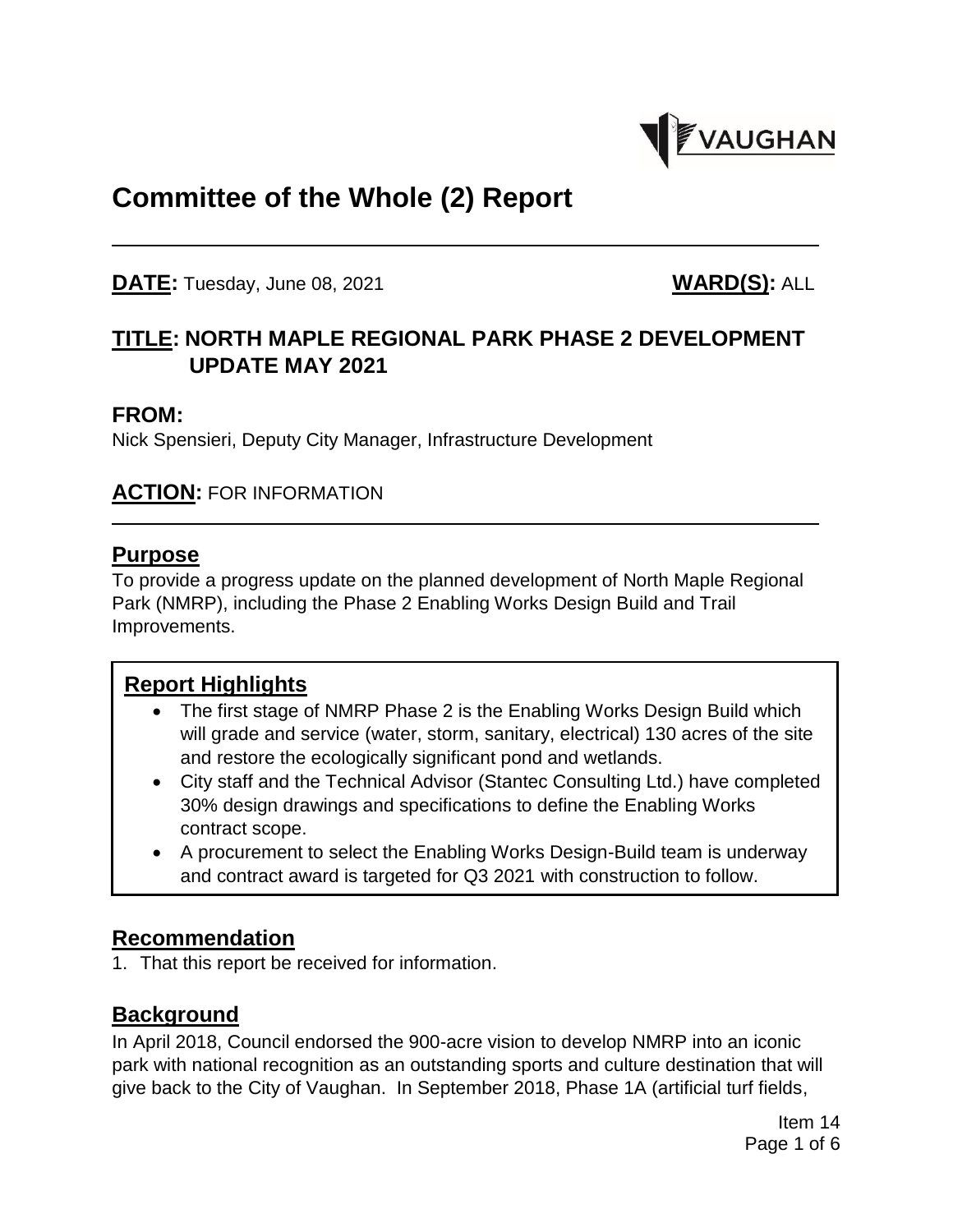driveway, parking and pathways) was completed and the park officially opened for use. In the spring of 2019, Phase 1B (washrooms, changerooms, shade shelters and event preparations) was completed and the park hosted 18,000 visitors to celebrate Canada Day on July 1.

Advancing the vision for NMRP is a Term of Council priority project. Since the completion of Phase 1, NMRP has become a popular destination and the public is eagerly awaiting the start of Phase 2.

## **Previous Reports/Authority**

[NORTH MAPLE REGIONAL PARK PHASE 2 DEVELOPMENT](https://pub-vaughan.escribemeetings.com/filestream.ashx?DocumentId=31951) [NORTH MAPLE REGIONAL PARK PHASE 2 DEVELOPMENT UPDATE OCTOBER](https://pub-vaughan.escribemeetings.com/filestream.ashx?DocumentId=52205)  [2020](https://pub-vaughan.escribemeetings.com/filestream.ashx?DocumentId=52205) [NORTH MAPLE REGIONAL PARK PHASE 2 DEVELOPMENT UPDATE JANUARY](https://pub-vaughan.escribemeetings.com/filestream.ashx?DocumentId=60130)  [2021](https://pub-vaughan.escribemeetings.com/filestream.ashx?DocumentId=60130)

# **Analysis and Options**

The Phase 2 Concept Plan (appended as Attachment 1) outlines the next areas of park development works. The Phase 2 work area measures over 130 acres (53ha) in size and the plans includes many facilities that support local and regional park users. It also aligns with the Active Together Master Plan and the City's strategic plan for parks, recreation and libraries. Many more park programs and facilities are possible at NMRP as future phases of the park are implemented and additional lands are made ready for public use.

The Phase 2 Concept Plan will be used to guide the delivery of park grading, site preparation and installation of site servicing including water, sanitary, electrical, and stormwater management. Restoration and enhancement of the existing provincially significant pond and wetland area will also be completed in coordination with the Ministry of Natural Resources and Forestry (MNRF) and Toronto Region Conservation Authority (TRCA).

In September 2020 the Phase 2 Technical Advisor, Stantec Consulting Ltd. (Stantec), commenced work. The team is now finalizing the Phase 2 30% Technical Design package that will be tendered through the Enabling Works Design Build RFP in Q2 2021. Work completed since the last update report includes:

- Technical Design Submission 2 submitted on February 19, 2021
- Technical Design Submission 3 submitted on April 30, 2021
- Phase 2 Design Build Request for Prequalification Closed April 6, 2021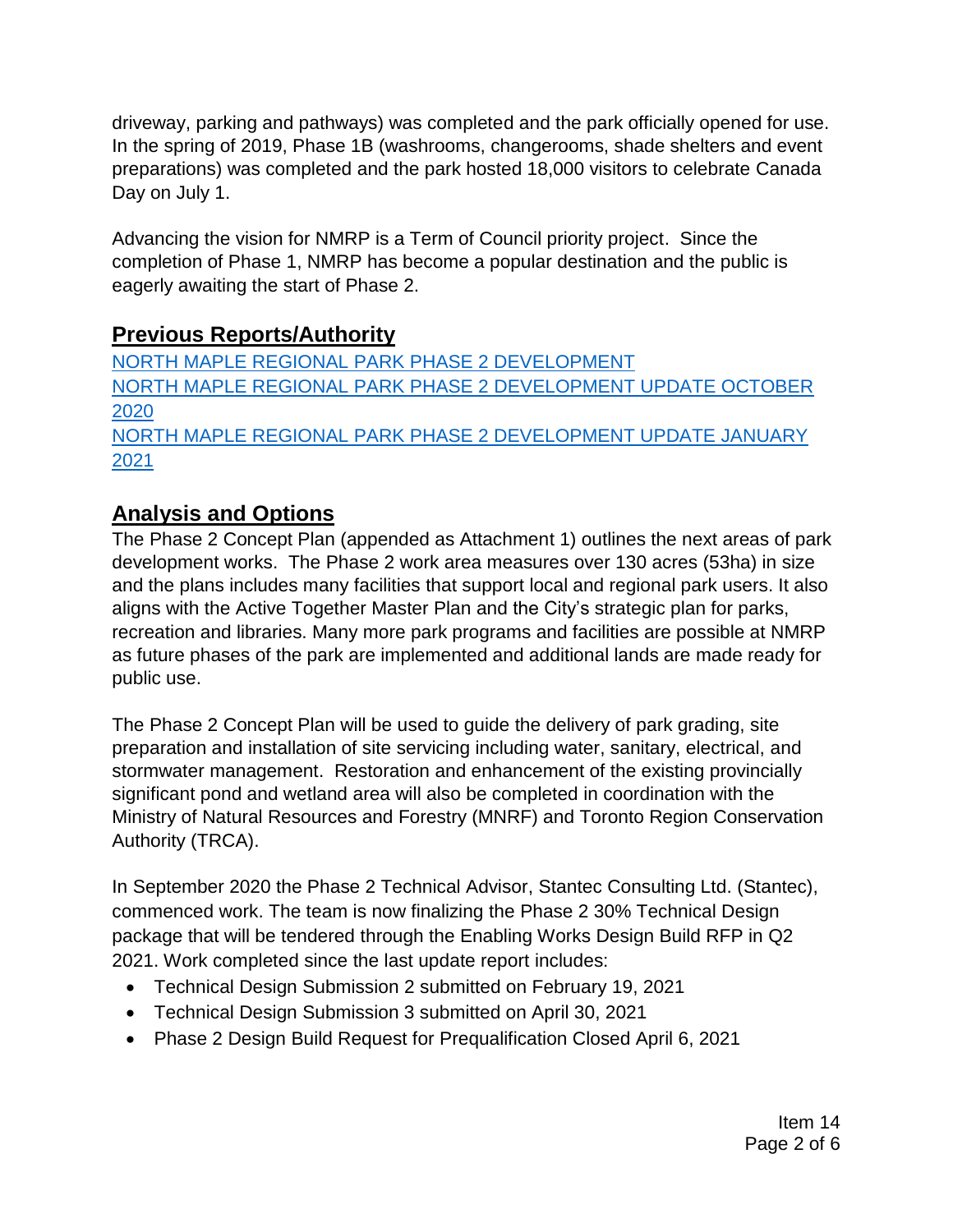Work is currently on-schedule to issue an RFP in Q2 and award a Design Build contract in Q3 2021 with construction to follow.

The updated project plan is as follows:

- **Step 1** Issue a Request for Proposals (RFP) to select a Technical Advisor and consultant team to support staff with the completion of 30% design and to undertake technical studies for Phase 2 site preparation, grading, servicing and the completion of Record of Site Condition studies. *(Timing: May 2020)* **COMPLETE**
- **Step 2** Evaluate proposals and report back to Council with a project update. *(Timing: August 2020)* **COMPLETE**
- **Step 3** Project initiation and implementation of 30% design and technical studies. *(Timing: August 2020 to February 2021)* **COMPLETE**
- **Step 4** Report back to Council with a project update. *(Timing: December 2020)* **COMPLETE**
- **Step 5** Issue a Request for Proposals (RFP) for a Design Build contractor for the completion of Phase 2 detailed design, site preparation, grading, servicing and related works. *(Timing: March 2021)* **IN-PROGRESS**
- **Step 6** Evaluate proposals and report back to Council with a project update. *(Timing: May 2021)* **IN-PROGRESS**
- **Step 7** Project initiation and implementation of detailed design and construction. *(Timing: June 2021)*

In addition to advancing Phase 2, the NMRP Team continues to advance the Council directed park vision through the following activities:

- 1. Engagement with sport, culture and community organizations to explore partnerships, programs, and events that can elevate NMRP as a world-class destination
	- $\circ$  Continued consultation with existing stakeholder organizations
	- o Investigate RFP or EOI process to identify additional opportunities related to Phase 1 and Phase 2 park development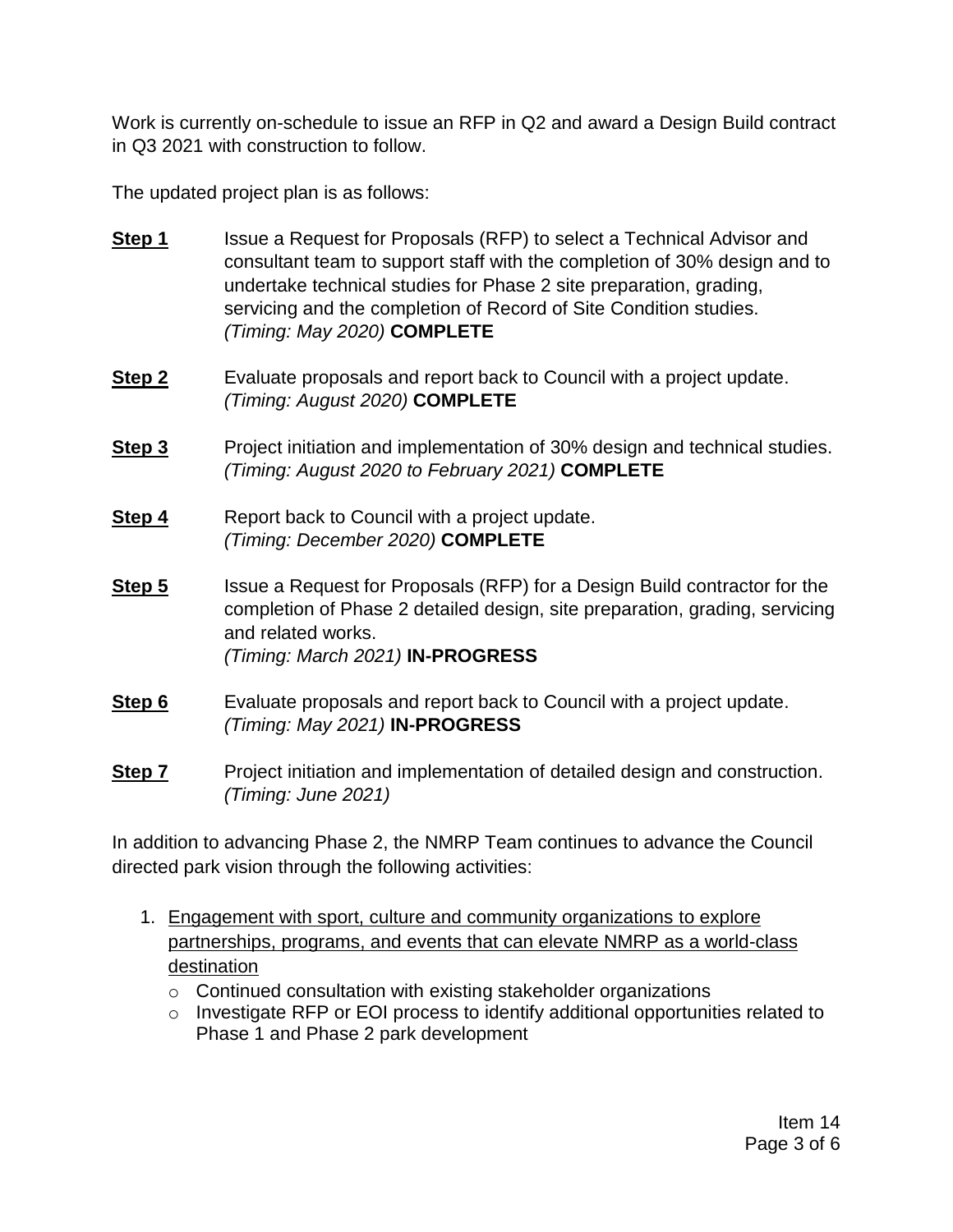- 2. Discussions to engage a community engagement and park activation advisor.
	- o Consideration to retain Cam Collyer, Senior Advisor with Evergreen and Principal of People and Place Consulting Strategy & Engagement to assist NMRP staff in the planning and delivery of community engagement, park programs and activations
- 3. Understanding requirements, opportunities and constraints for transforming former landfill areas for park and recreational uses
	- o Consultations with Ministry of the Environment, Conservation and Parks (MECP) including application for ECA amendment
	- o Advancing opportunities for the former Vaughan Township Landfill Site (VTLS) to provide additional landfill cover and topsoil placement
	- o Discussions with adjacent landowners regarding future development plans, pedestrian connections and potential opportunities related to NMRP
	- o Procurement planning to initiate additional landfill technical studies at VTLS in 2021 to prepare for Phase 3 park development
- 4. Continued Environmental Site Assessment within specific areas of NMRP
	- o NMRP Part B ESAs and Record of Site Condition is underway with PG **Environmental**
- 5. Leveraging Grant Opportunities for Park Initiatives
	- o Application submitted to ICIP COVID-19 Resiliency funding Q4 2020 to support Trail Improvements through park wooded areas owned by TRCA and City of Vaughan
	- o Plans include paving, regrading, rerouting and marking of existing footpaths to improve accessibility, connectivity and wayfinding and reduce impacts of informal side-trails
	- o Notice to successful grant recipients anticipated Q2 2021
	- $\circ$  Improvements must be delivered in 2021 to be eligible for grant funding
	- o Completion of design and approvals in process with TRCA in anticipation of tendering works in Q3 with construction to follow
- 6. Consultations with the Toronto Region Conservation Authority to explore areas of mutual interest and opportunity
	- o Defining scope of work for expansion and rehabilitation of the existing wetland and pond areas as part of the Phase 2 Enabling Works and opportunities to leverage TRCA expertise through the design build process
	- o Finalizing design of trail improvements for potential implementation in 2021 using ICIP COVID-19 Resiliency grant funding
	- o Considerations for park and trail development, operations and maintenance agreements
- 7. Consultations with York Region on the Teston Road IEA
	- $\overline{\circ}$  Exploring future road alignments through the 900-acre NMRP boundaries and connectivity to Highway 400 and Bathurst St.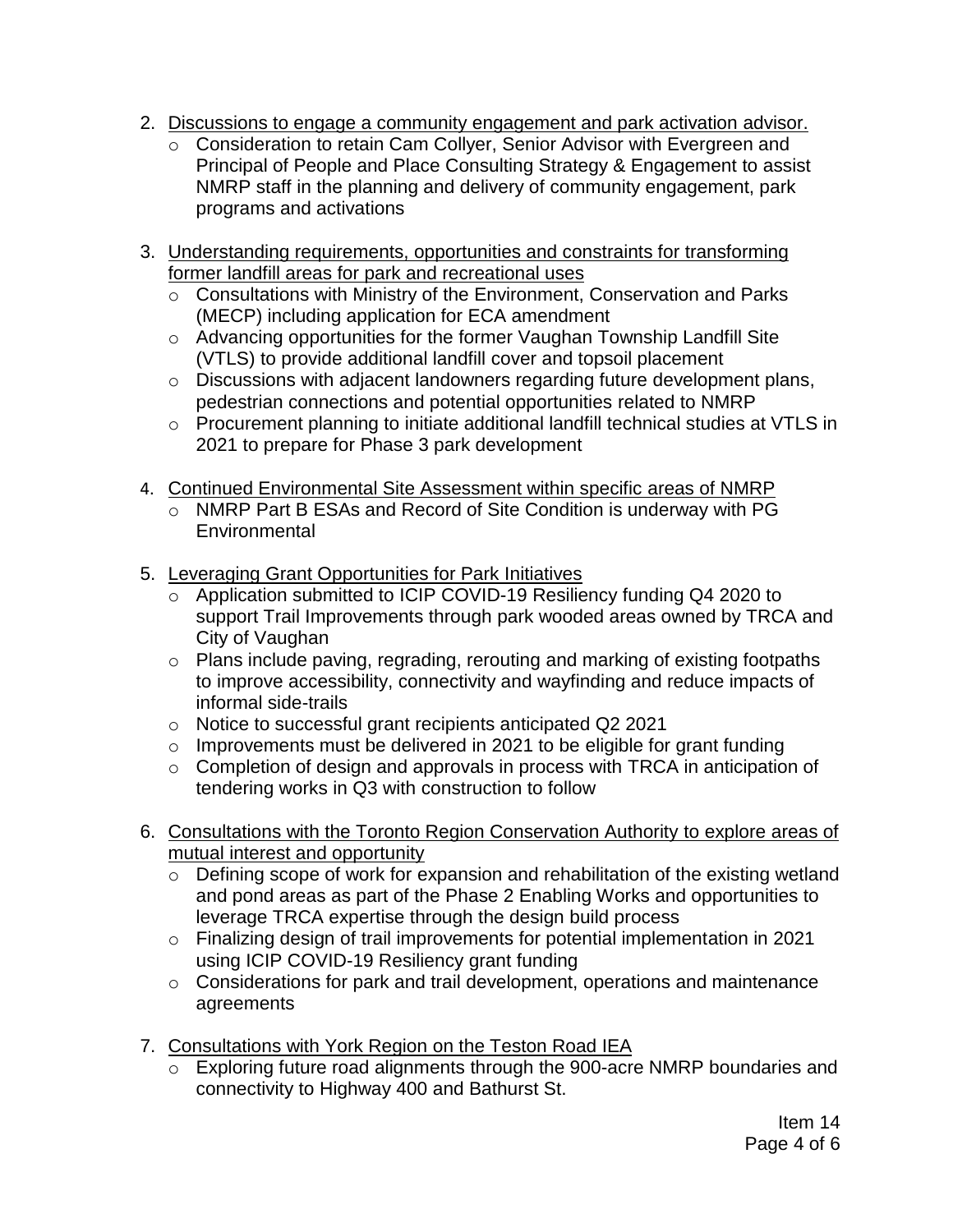- $\circ$  Considering creative transportation designs such as tunneling beneath future parkland areas
- 8. Developing terms of reference for a NMRP Heritage Working Group to promote the cultural and natural history of the park
	- o Programs and education to promote the natural heritage features and significance of the various park landscapes and environmentally significant areas
	- o Strategy for understanding and celebrating the cultural history of the site and local area surrounding the park including recognition of Vaughan Cares and the 20<sup>th</sup> anniversary of the closure of the Keele Valley Landfill Site in December 2022
- 9. Inter-departmental staff collaboration with:
	- $\circ$  Parks Operations and Facilities Management to establish levels of service for maintenance, including winter maintenance and use of the park toboggan hill area
	- o Legal Service to create a property mapping database for use in agreements
	- o Corporate Communications to prepare key messages and promotional material. Planning for digital display screens on the main park sign and Wi-Fi within Phase 1 is complete and installation is in progress.

Further updates and communications on these activities will be provided as the NMRP Program continues to be refined and resources are assigned to the project.

# **Financial Impact**

Funding for the NMRP program is available in approved Capital Project PK-6636-19 to continue advancing the NMRP project, including labour recovery for staff time. Funding for Phase 2 detailed design and construction and to initiate Phase 3 technical studies is included for Council consideration as part of the 2021 Budget process. Submissions will be made through the 2022 budget process for the next stages of Phase 2 and 3 development.

# **Broader Regional Impacts/Considerations**

Completion of the NMRP project requires continued discussion and coordination with a variety of external agencies and stakeholders including York Region, TRCA, City of Toronto, MECP and MNRF.

## **Conclusion**

Advancing the 900-acre vision for NMRP is a Term of Council priority project. With Phase 1 of the park now open, public interest in advancing future phases continues to grow. Progress continues on-schedule with the Phase 2 TA assignment and Design